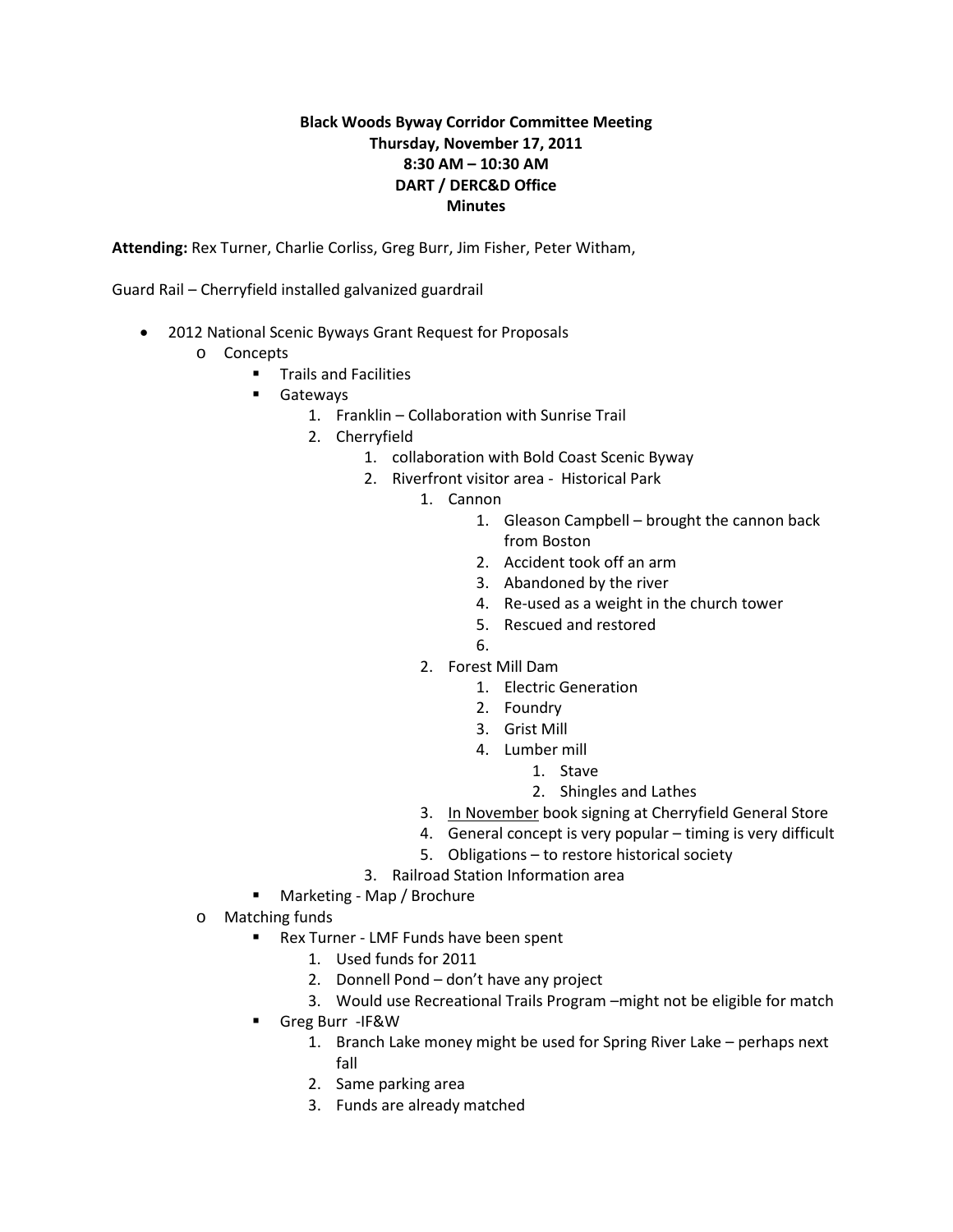o Other Submission requirements

DOC working with a company to create a mobile application for Maine State Parks Rex will find out the name of the company

• American Hiking Society Grant RFP [http://www.americanhiking.org/our-work/national-trails-fund/#How%20do%20I%20apply?](http://www.americanhiking.org/our-work/national-trails-fund/#How%20do%20I%20apply)

Might hold a grant to match 2013 RTP funds Higher trails crew – cost about \$5,000 per week

Bangor Hydro Funds – Contact Steve Sloan

- Paid fee for use of the Sunrise Trail
- Fee for use of state lines off of the corridor
- \$120,000 total
	- o \$60,000 for Sunrise Trail
	- o Purchase a tractor and attachments

First Wind

- Blue Sky East LLA / Bull Hill, LLC
- Future source of matching funds
- •
- Franklin Byway Extension
	- o Local support
	- o Corridor Plan Support

• Ellsworth Area Chamber of Commerce – Maine's Best Regional Guide Contact information for printed page:

[www.blackwoodsbyway.org](http://www.blackwoodsbyway.org/) [www.parksandlands.com](http://www.parksandlands.com/) [www.sunrisetrail.org](http://www.sunrisetrail.org/) [www.cherryfieldhistorical.com](http://www.cherryfieldhistorical.com/)

Reference to Donnell Pond Public Lands Parks and Lands – 941-4412 (Nicole – Eastern Region Office)

Fishing – IF&W Website – stocking information – not specific to the area IF&W 434-5925 – for fishing information

- Updates
	- o IF&W
		- Tunk Lake signage being updated yard arm is up
		- Charlie southern yellow pine support posts are warping a lot
		- Seeking a new boat ramp at Spring River Lake
			- 1. Site is surveyed
			- 2. funds are matched already

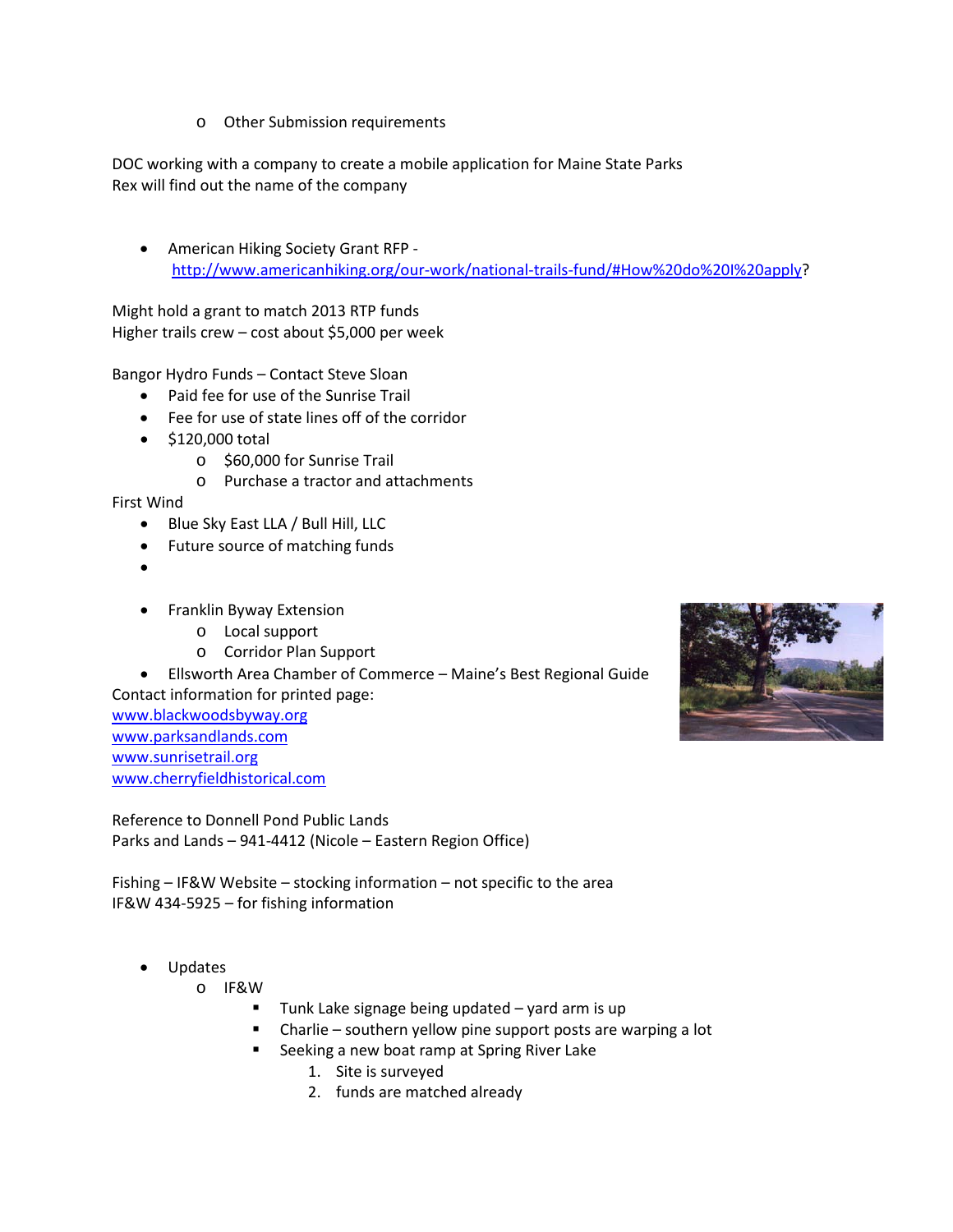- Tunk Mountain Sign
	- 1. Might put information on fishing invasive species
	- 2. Illegal stocking

BP&L - Rex Turner

Using LMF and Recreational Trails funds

- Long Pond Boat Ramp
- Spring River Lake Outlet Campsite
- Tunk Mountain Trail Head
	- o Parking
	- o Privy
	- o Sign
	- o Trail work MCC Crew
		- **bog bridges**
		- **stone step construction**
		- one iron rung
		- hidden ponds one mile spur loop
		- $\blacksquare$  technical rock work trail to northern view point
	- o Additional work needed
		- Reroute to the west of trail
		- Need more stone steps, water bars,
		- Need to harden the surface more
- Signs and Kiosks
	- o Borrowed a crew to put sign in at Tunk
	- o Planning a smaller panel for Spring River Lake, Schoodic Beach, Black Mountain Trail Heads
	- o Would like to have a byway map that shows
	- o Panel showing partnerships- who paid for the work
	- $\circ$  Need a new brochure for the Donnell Pond unit would use this map for the kiosk
- Survey work
	- o Will be analyzing some counter data and interviews with hikers
	- o Would like to do survey work
- Dynamite Brook Road
	- o Small parking lot on the side of the road
	- o Trail sign to Caribou Loop
- Interest in plowing the parking area at Tunk
	- o Towns
	- o First Wind
- **Down East Sunrise Trail**
	- o Damage to trail from heavy equipment
	- o Seeing more evidence of problems this fall
	- o Compacting of patches may not be holding up
	- o Nine mile extension of trail from Ayers Junction to Perry Route 1
	- o Washington Junction Kiosk nearly complete
		- Need to install the center board
	- o Sunrise Trail to Fiery Mountain trail?